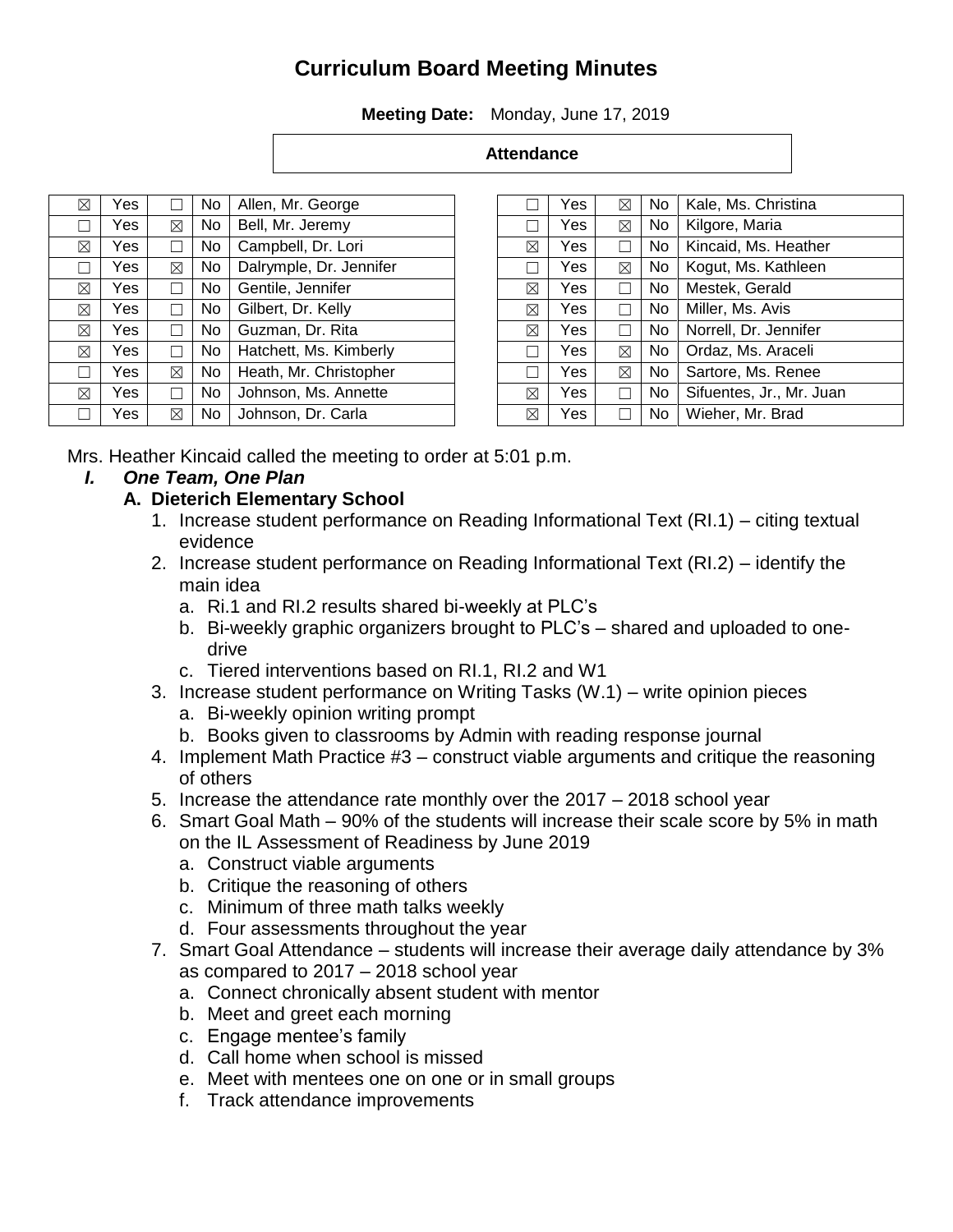- g. Recognize and celebrate
- h. Work with staff for support and intervention
- 8. Parental Involvement with plan
	- a. Curriculum Night
	- b. Coffee with the Principal
	- c. Family Reading Night
	- d. Family STEAM Night
	- e. SEL Family Game Night
	- f. High Expectations Assemblies
	- g. YOU Parent Workshops
	- h. Family Art Night

#### **B. Krug Elementary**

- 1. RI.1 increase student performance on reading informational text citing textual evidence
- 2. RI.2 increase student performance in identifying main idea/topic based on grade level
- 3. W.1 increase student performance on opinion pieced and include connected reasons
- 4. Implement Math Practice #3 construct viable arguments and critique the reasoning of others
	- a. Constructing viable arguments
	- b. Critiquing the reasoning of others
- 5. Attendance Goals
	- a. Attendance Support Team created to monitor consecutive absences and average daily attendance reports
	- b. Home visits, truancy Liaison support and SEAVCV referral for needy families
	- c. Improve overall average daily attendance from 93% in 2018 to 95% in 2019
	- d. Reduce chronic absenteeism from 20% in 2018 to 15% in 2019
	- e. Monitor weekly attendance percentages and recognize classroom exceeding 95%
- 6. Adult Practices
	- a. Teachers decide on citing text evidence and main idea graphic organizer
	- b. Grade-level teams will administer monthly CFA's for RI.1 and RI.2
	- c. Quarterly opinion writing assessments
	- d. Utilize an opinion writing rubric to assess student writing
	- e. Number talks on a daily basis
	- f. Create or select CFA's aligned to Math Practice #3 monthly
	- g. Create positive classroom learning environments
	- h. Early contact with chronic absenteeism families and set attendance goals
- 7. Student Practices
	- a. Will take a monthly reading CFA for RI.1 and RI.2
	- b. Will write one opinion piece per quarter and self-assess using rubric
	- c. Meet with teachers to discuss results and next steps
	- d. Engage in number talks and center/stations math problems
	- e. Complete a grade-level CFA monthly and score it using Math Practice #3 rubric
	- f. Review mid-quarter progress notes and report cards with teachers
	- g. Will set goals based on their own attendance data
	- h. Utilize their data binder with goal setting forms, data and student work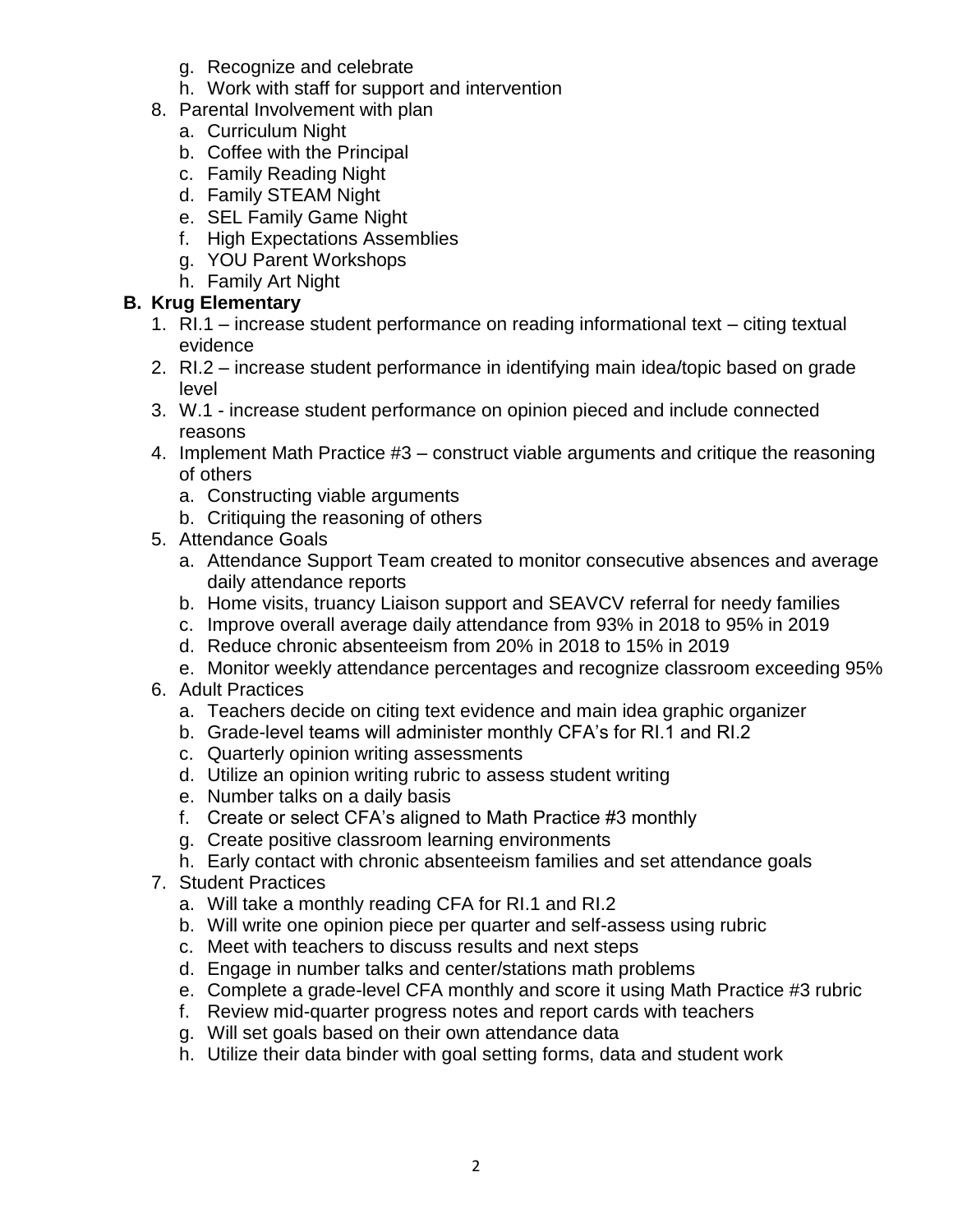#### *II. Time and Effort Analysis*

- A. Utilizing non-classroom staff
	- 1. Where needs fit according to District Plan
	- 2. Leveraging through grant renewals for multi-year and local funded positions
- B. Department staff
	- 1. What, how and when are you implementing your day
	- 2. Assess tasks per day, week, etc.
	- 3. Metrics to examine and measure expectations
- C. Response by first quarter end of September by program and by grant

## *III. Summer PD Review – IL Empower Partners*

- A. Professional Development calendar shared document
- B. Administrative and Cabinet members occurring events
- C. MLP still utilized
- D. Less chance of double booking activities, professional development and events

## *IV. Data Review Plan*

- A. Assessment Chart
	- 1. MAP fall and winter districtwide information will be shared
	- 2. Summation from MAP does correlate to PARCC (IAR), SAT and ACT
	- 3. Close of FY 2019 all data not available
	- 4. Committee approved last year
	- 5. Improvement for common assessments looking for trends
	- 6. Waiting on assessments to come back from State of IL
- B. ESSA State Reporting
	- 1. First year initial ratings last August summative designations in October
	- 2. Second year only summative designations in October
	- 3. In 2018 grade K 8 buildings were ranked and rated the same
	- 4. Contribution to the overall ESSA designation was ELA and Math proficiency
	- 5. Certain proficiency levels were tasked to meet
	- 6. Proficiency levels will increase year after year
	- 7. Points awarded were in relationship to that State target
		- a. At or above target points received
		- b. Below target only a proportion of the points
	- 8. 50% weight of Elementary is based on growth one half of ESSA designation
	- 9. Climate survey 5 Essentials everyone awarded points across the state
	- 10.In 2018 grades 9 12 scores based on SAT
	- 11.Significant percentage of points 50% is graduation
	- 12.Calculated by ninth grades cohort who graduate (numbers fluctuate by entrance and exit students) for four, five and six year graduation rate
	- 13.Coding of students needs to be consistent across the board

## *V. SY 2020 Teaching & Learning Budget*

- A. Provided before this is preliminary with some changes
- B. Not received final appropriations for grants
- C. Adequacy funding not determined or EBF TBE/TBI
- D. Significant changes will be made over the next month
- E. Many funds absorbed into Title I
- F. Grant money not reflected in the T&L budget